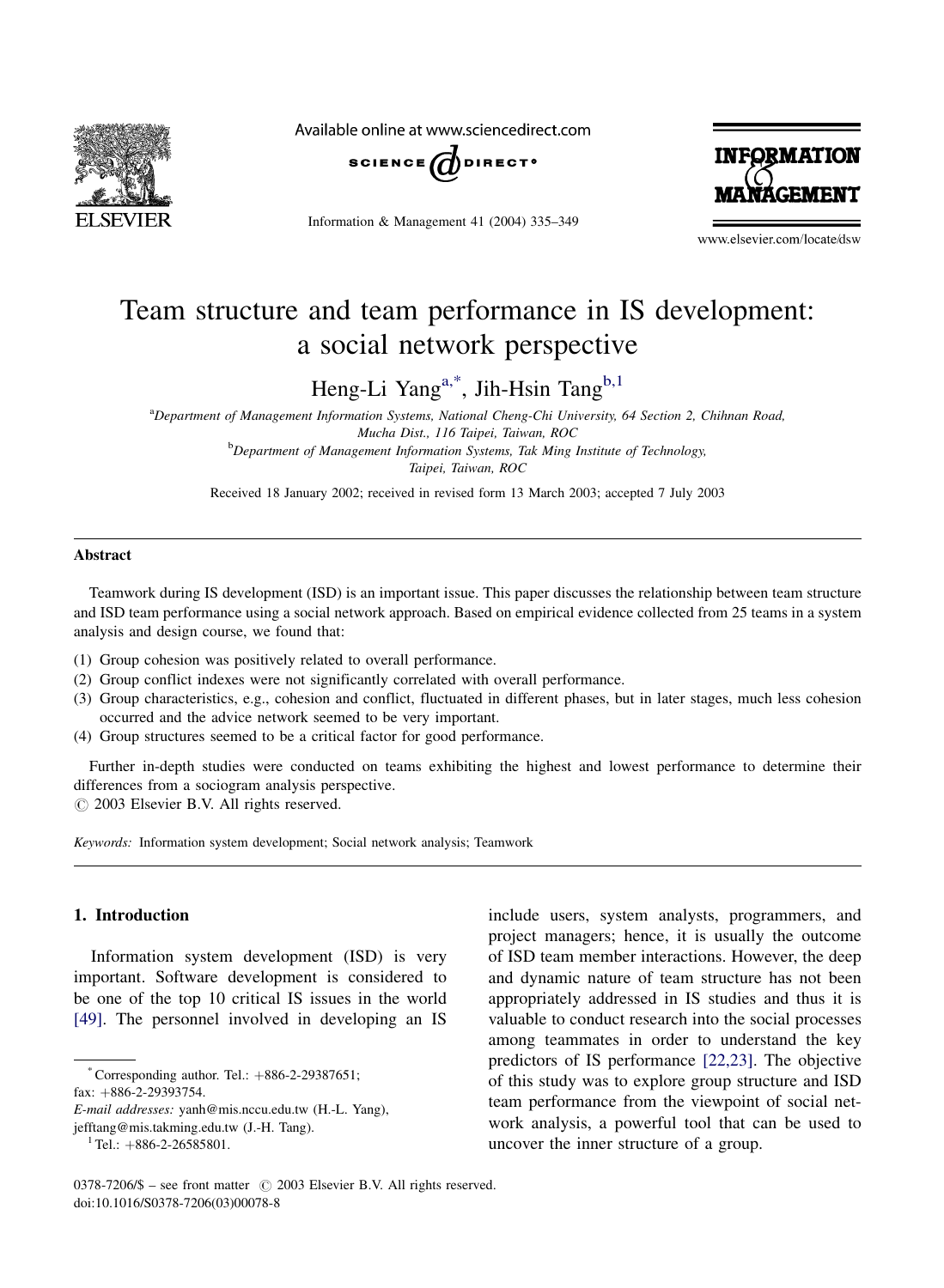## 2. Literature review

There is a relatively large body of literature on the effects of teamwork in various disciplines, such as organizational behavior, industrial psychology, and management [\[11,42,46\].](#page-13-0) In a classic study, Gladstein [\[16\]](#page-13-0) proposed and empirically tested a model for group behavior. In this, he included independent variables at the group level (group composition and structure) and organizational variables (resources available and organizational structures). His dependent variables included process and group effectiveness, while the moderator variablewas thegroup task. In a review paper, Paris et al. [\[39\]](#page-13-0) identified at least eight theoretical approaches to the teamwork concept. Langfred and Shanley [\[28\]](#page-13-0) gave a clear picture of past research and discussed the trend toward small group research. Several studies have been conducted to gain insight into team member interaction factors and organizational productivity [\[5,19,24\]](#page-12-0). It is quite clear that teamwork is not only an interdisciplinary research topic, but also of practical concern to managers and employees.

In recent years some scholars noticed that social structure could play an important role in teamwork. Thus, concepts from social network analysis, such as centrality, centralization, and network density, were added to the study of work satisfaction, performance, and power. Network factors have been found to be associated with job-related perceptions and performance [\[21,29\]](#page-13-0), academic performance and learning attitudes [\[1\],](#page-12-0) intergroup conflict [\[27\]](#page-13-0), and individual performance [\[45\].](#page-13-0) If the social structural properties were a dominant factor of individual and group performance, it is likely that the social structures of an ISD team could influence its outcomes. With social network analysis, it is possible to describe the underlying relationships among ISD teammates and probably gain a better understanding of its processes.

In the IS field there has been an effort to find success factors for team performance. Some researchers have examined the personalities of team members, the characteristics of team structure, and communication modes on ISD team productivity [\[4,8,40,50\].](#page-12-0) Others have examined the relationship between IS developers and users; this includes the concept of user participation and user involvement [\[3,9,34\].](#page-12-0) In addition, the underlying ISD coordination processes have been investigated [\[12,25,35,36,41,47\].](#page-13-0)

Another two streams of research, computer-supported cooperative work (CSCW) and business process re-engineering (BPR), are also concerned with the ISD teamwork. CSCW deals with the use of computers can be used to support work in distributed places [\[30\]](#page-13-0), and it has been extended to the complex tasks of ISD, for example conceptual modeling [\[17\]](#page-13-0), editing, debugging and messaging tasks [\[2\],](#page-12-0) design methodologies [\[10\]](#page-13-0), the whole software development life cycle [\[26\]](#page-13-0) and online collaboration [\[7\]](#page-12-0). One focus of CSCW research is to design new tools and methods to overcome distributed ISD problems, with the goal of enhancing ISD team productivity.

Although previous research results were fruitful, the deep and dynamic nature of team structure has not been appropriately addressed in IS studies. Furthermore, little is known about the dynamic relationship between ISD team processes and team performance. Therefore, the objectives of this study are threefold: (1) to explore the variations in team structure during different phases of projects; (2) to identify the relationship between team structure and ISD team performance; and (3) to explore the relationship of a social relational map (sociogram) and ISD performance. Although there are many variables affecting ISD team performance, only three important structural variables, cohesion, conflict and centrality, were included in our study.

## 3. Social network analysis

#### 3.1. Sociometric analysis

Social network analysis is usually known as sociometry in social psychology, psychodrama, and education. It is a method developed by Moreno [\[31\]](#page-13-0) for estimating the interpersonal relationships within a group. In an article ''Ontology of Sociometric Theory'', he argued that the ''internal, material structure of the group is only in rare instances visible on the surface of social interaction; and if it is so, no one knows for certain that the surface structure is the duplicate of the depth structure''. It offers us a good chance to describe and delve into the ''deep structure'' of human relationships. Several disciplines mingled and gave birth to a theory of the modern social network, which is a frequently used term in the literature. The social network perspective encompasses theories,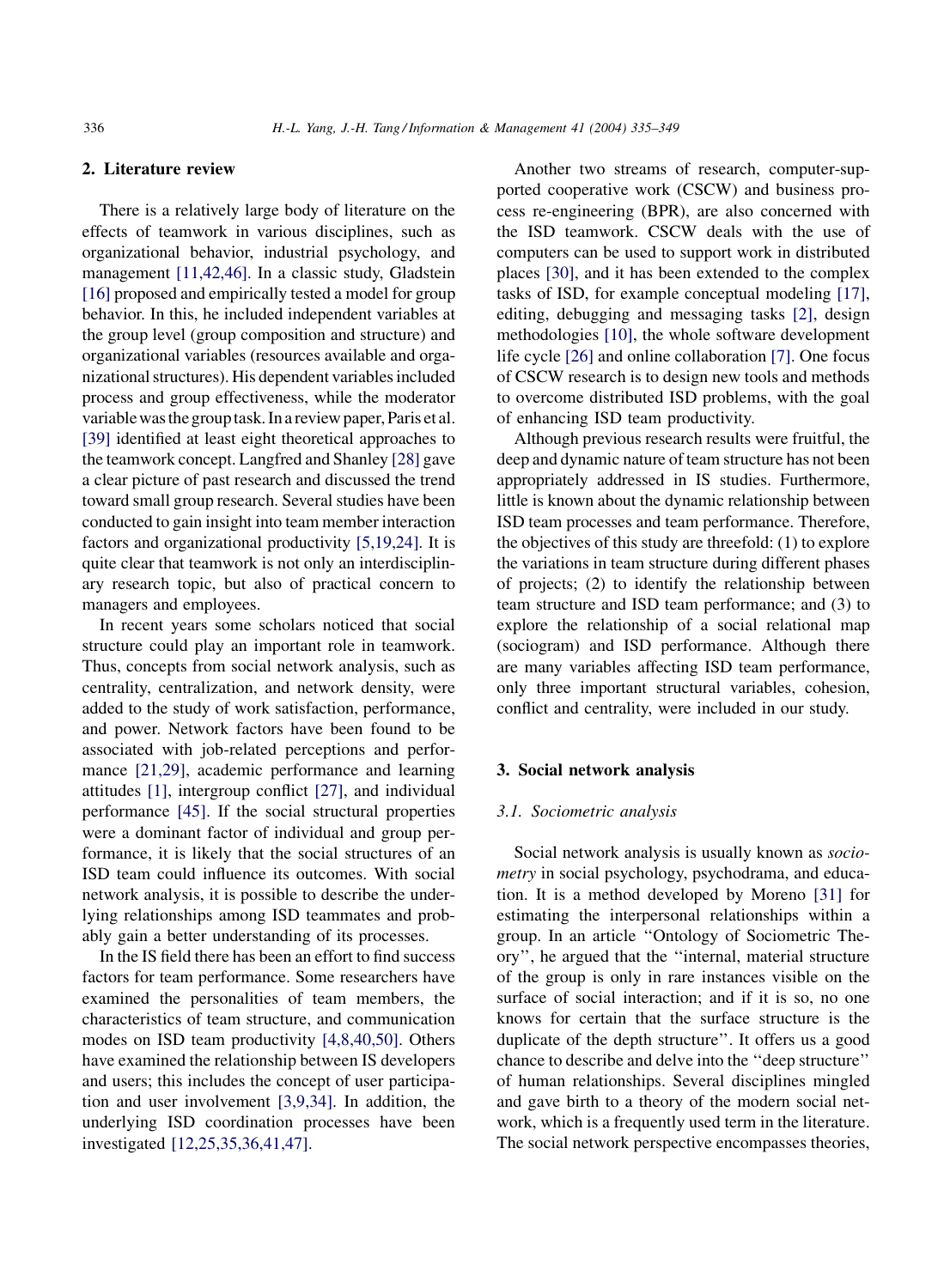models, and applications that are expressed in terms of relational concepts or processes. That is, relations defined by linkages among units are a fundamental component of network theory.

#### 3.2. Key concepts

Some group characteristics, e.g. cohesion, conflict, and leadership, have been widely studied and associated with team performance. However, seldom is research designed to understand the dynamics of team structure and performance. Social network analysis provides an excellent tool to capture the underlying interaction processes within teams.

Centrality is one of the most important concepts to have been developed. The idea is that if a person is central in his or her group, he or she is the most popular and gets the most attention. In the early sociometry literature, centrality was termed social status [\[48\]](#page-14-0) and the sociometric concept of ''star'' refers to the same idea. Intuitively, a point is central if it is at the center of a number of connections and the simplest and most straightforward way to measure ''point centrality'' is by its degree-of-connectivity in the graph. A degree-of-connectivity measurement of point centrality reflects only the intuitive notion of how ''well'' a point is connected within its local environment; therefore, it is also termed ''local centrality''. In a directed graph, local centrality can be classified into in- and out-centrality. The measurement of local centrality has a major limitation: comparisons of centrality score can only be meaningfully made among the members of the same graph or between graphs of the same size. Freeman [\[15\]](#page-13-0) proposed a relative measure of local centrality in which the actual number of connections is related to the maximum number that it could sustain. This gives a more general approach to the measurement of local centrality.

There are several group characteristics, and the most important are cohesion and conflict. Their definitions in social network analysis were different from common sense definitions, since the group indexes here just measure the structural properties numerically.

Cohesiveness is defined as ''the forces holding the individuals within the groupings in which they are''. Although a few scholars do not agree with this definition [\[51\],](#page-14-0) we take it for comparing our research results to previous ones.

Sociograms were designed to illustrate the structure of informal relations within the workgroup in the Hawthorne studies [\[43\]](#page-13-0). They were constructed to show each of a number of aspects of group behavior: involvement in games, job trading, helping, and friendship, and antagonisms. In sociograms, a circle represents a person and arrows represent relationships between them; positive and negative relations exist. The lines in a graph can be given signs  $(+)$  or  $-)$  to indicate whether they refer to 'positive' or 'negative' relations, and they can be given arrowheads to indicate their 'direction', which is attached to a line is a way of distinguishing person A's orientation relative to person B from B's orientation relative to A.

# 3.3. Operational definitions of group structural variables in the study

Group cohesion index is the ratio of positive mutual relationships to all possible ones. The rationale is that if many positive relations exist in a group, the group is more cohesive. Of course, any membercould form more than one positive relation in a group. The key point is to compute the ''reciprocal'' positive relations, no matter how many choices a teammate may make. That is, the group cohesion index in a group is calculated by

$$
G_{g} = \frac{\sum_{i=1}^{N} \left(\sum_{j=1}^{N} A_{ij}^{+}\right)}{(1/2)N \times (N-1)}
$$

where  $A_{ij}^+$  is the number of positive reciprocal communications in the group, and  $N$  the group size. Multiplying  $G<sub>g</sub>$  by 100 gives a density percentage of positive group reciprocity in relation to a possible 100%.

On the other hand, the group conflict index is the ratio of negative mutual relationships to all theoretically possible relationships. The rationale is that if many mutual negative relations exist in a group, the group is more in conflict.

In-degree centrality is used to measure how many choices an individual receives from other group members. Out-degree centrality index is used to measure how many choices an individual sends to other members. The in-degree centrality index is the ratio of the number of received to the theoretically maximum number received. The maximum centrality index is used to measure the extent to which a central person exists in the situation.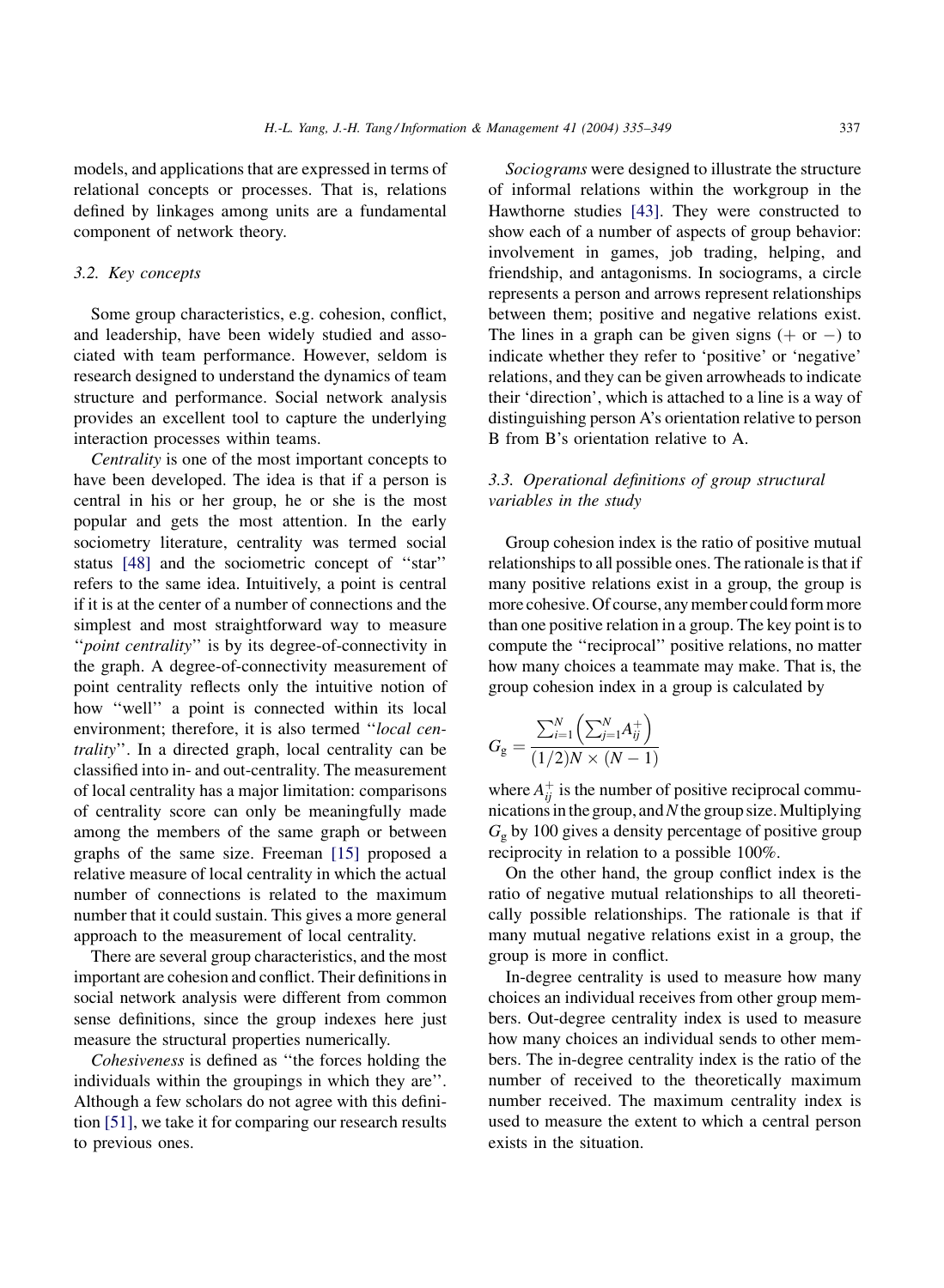## 4. Research method

## 4.1. Measures of social network analysis

A teammate interaction questionnaire (TIQ) was designed to measure the interaction between team members. An original questionnaire with four positive and four negative questions was designed and pre-tested in two ISD groups at another school. The typical question was ''during software development, with which teammate would you most like to discuss using the phone or e-mail?'' (see [Appendix A](#page-11-0) for details). However, some students hesitated to answer the negative questions or were unwilling to answer honestly. Therefore, a TIQ was devised to ask positive questions only, and the respondents were told to ''rank'' her or his teammates by 1, 2, 3, 4, etc. The ''negative'' relationship could be computed from the ''lowest'' ranking.

Interactions within an ISD team can include taskrelated and social-related support. Task-related support might form an information or advice network, and social-related support might strengthen emotional support or the sense of belonging. For the TIQ we adopted Forsyth's [\[14\]](#page-13-0) classification of social support in teamwork, four dimensions of teammate relationships: advice, leadership, obligation, and social network.

Since different tasks were encountered in each ISD phase, a universal form of the TIQ might not be appropriate. So, three forms of the TIQ were prepared, one for the beginning, middle and end of the semester. (We refer to these as the beginning-term, mid-term, and end-term TIQs. Please see [Appendix A](#page-11-0) for details) The items in the TIQ were sampled from Hoffer et al. [\[20,37\].](#page-13-0)

Advice networks consisted of relations through which individuals share resources, such as information, assistance, and guidance, that related to the completion of their work. During ISD, various tasks could be achieved through the exchange of resources. Therefore, an advice network seems vital to success. All work-related items in our questionnaire implied advice networks, for example, ''if paper work is needed, who is the most suitable for this task?'' The beginning-term of the TIQ consisted of one item of this kind; the mid-term TIQ had four, and the ending-term of the TIQ had 10 items.

Leadership is considered to be one of the most important factors in organizational effectiveness [\[13\]](#page-13-0). Therefore, it is reasonable to regard it as a vital factor in the ISD group dynamics. We measured leadership in terms of human resource allocation, resolving conflicts, conviction in a belief, ease of being understood, and persuasiveness. The beginning-term of TIQ consisted of one item; mid-term had two, and the end-term had five.

Though seldom mentioned in the literature, obligation or sense of responsibility is believed to be a key factor in ISD, as judged from one of the author's past teaching experiences. Obligation was measured by asking, ''Who in your team cares the most about the project's outcome?'' or by ''Who shows up earliest for each meeting?" or "Who takes up unwanted tasks", etc. The beginning-term of the TIQ consists of one item of this kind, the mid-term had three, and end-term had four.

Social or affective dimension is a kind of interpersonal relationship important to work satisfaction and performance. Social dimension was measured by asking, ''Who is the one you would most like to express feelings to?'' or ''Who is the most capable of dealing with interpersonal relationships?" The beginningterm and mid-term of the TIQ consisted of one item of this kind, while the end-term had two items.

[Table 1](#page-4-0) shows the four interpersonal relationships in our study and the corresponding items in the three TIQ forms.

Reliability considerations for TIQ: The reliability of sociometric measures has long been addressed and reviewed [\[32\].](#page-13-0) Even though its reliability coefficient was not estimated in this study, the question items of TIQ were similar to those used in previous research.

Validity considerations for TIQ: In past studies on the relationship between group sociometric scores and group performance, the criterion validity was established by showing that external criteria were highly consistent with sociometric scores [\[33\].](#page-13-0) In our study, all the test items were discussed with an IS expert and all were related to ISD tasks. Therefore, content validity was considered.

## 4.2. Data collection

Two SA&D classes with 124 undergraduate and 20 graduate students formed 30 groups: 25 consisted of five members, 4 of four members, and 1 of three.

The first TIQ was administered on the day that all groups turned in the first part of their documents (their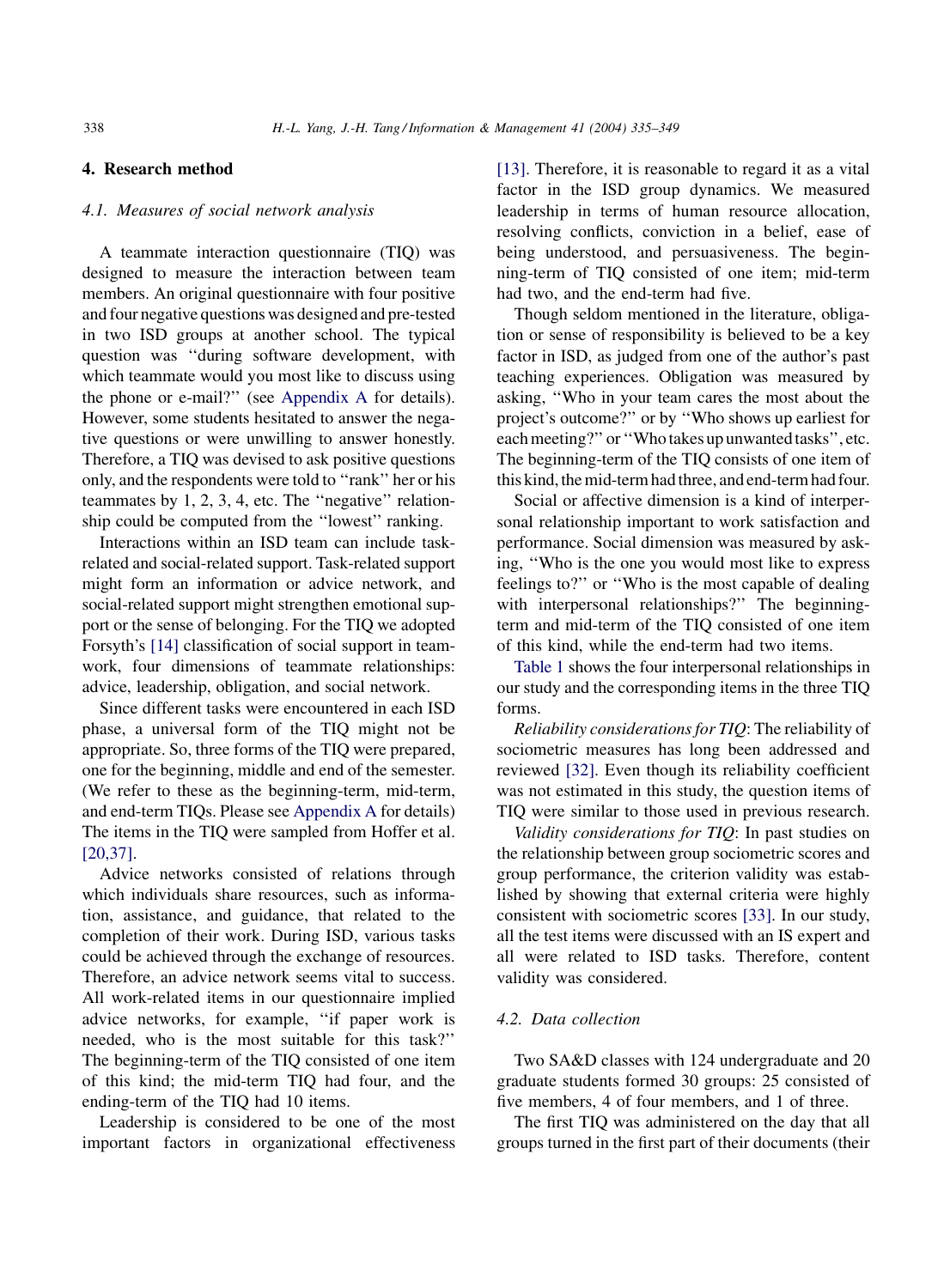<span id="page-4-0"></span>Table 1 Interpersonal relationship dimensions of team interaction questionnaire

| Dimension      | Phase                                    |                                    |                                    |                                                                      |  |  |  |  |
|----------------|------------------------------------------|------------------------------------|------------------------------------|----------------------------------------------------------------------|--|--|--|--|
|                | Number of items in<br>the beginning-term | Number of items<br>in the mid-term | Number of items<br>in the end-term | Item number in the final-term<br>questionnaire (refer to Appendix A) |  |  |  |  |
| Advice         |                                          |                                    | 10                                 | 1, 3, 4, 5, 13, 14, 16, 18, 20, 21                                   |  |  |  |  |
| Leadership     |                                          |                                    |                                    | 2, 8, 15, 17, 19                                                     |  |  |  |  |
| Obligation     |                                          |                                    |                                    | 6, 7, 9, 11                                                          |  |  |  |  |
| Social         |                                          |                                    |                                    | 10, 12                                                               |  |  |  |  |
| Total of items | 4                                        |                                    | 21                                 |                                                                      |  |  |  |  |

live case background descriptions), the second part was administered during the mid-term examination and the third during the final exam. Open-ended questions were also provided in the final-term TIQ in order to collect some qualitative data. All students turned in the three questionnaires.

## 4.3. Sociometric software

There are numerous sociometric packages already available. UCINET, GRADAP, and KrackPlot are some common packages. We took SociometryPlus 2.0 $\beta$  which was purchased on the Web.<sup>2</sup> The reason of using this was its ease of use and suitability. It can be used to provide individual indexes, group indexes, and sociograms.

#### 4.4. Project tasks and grading procedures

ISD project assignments were announced on the first week (February 19) of the spring semester. All students were required to form a project team of size three to five before 12 March. They then visited organizations to develop live case information systems. The project score accounted for one third of the final grade. To simulate some scheduling pressures, if the project were submitted one week ahead of the deadline (8 June), a 5% bonus was added to the project score. On the other hand, a delay would be seriously punished. If a project were delayed, 5% would be deducted on a daily basis.

The firms in the live cases varied from banking (e.g., Bank of America, Taipei) to a local cosmic store.

At the end of the semester, teaching assistants (TAs) telephoned every target firm to make sure that it had a live case and had filled out a software quality questionnaire that collected users' judgments.

All four graduate group projects were distributed to a Ph.D. TA and the remaining projects were assigned randomly to the two TAs. To make the grading as objective as possible, a scoring guideline ([Appendix B\)](#page-12-0) was formed ahead of time and the five groups submitted early were graded by both TAs.<sup>3</sup> After discussing the discrepancies among the five groups, they decided to grade all the DFDs and structure charts for the remaining groups at the same time. Thus, the sub-scores for DFDs and structure charts of all groups were obtained by averaging two TAs judgments.

## 5. Results

#### 5.1. Profile of respondents

Interaction between four members could not be analyzed with SociometryPlus 2.0. Therefore, only 25 groups (125 students) were included in the analysis. All students had taken a prerequisite basic computing course. Thirty-two percent of the sample students were female. Eight groups consisted of all male members, and two consisted of all female members. Four groups consisted of all MIS graduate students and one consisted of all non-MIS major undergraduates. The average age of undergraduates was 20, and graduate students, 28.

<sup>&</sup>lt;sup>2</sup> Available at [http://www.thesociometry.com/.](HTTP://WWW.THESOCIOMETRY.COM/)  $3^{3}$ No group project was submitted after deadline.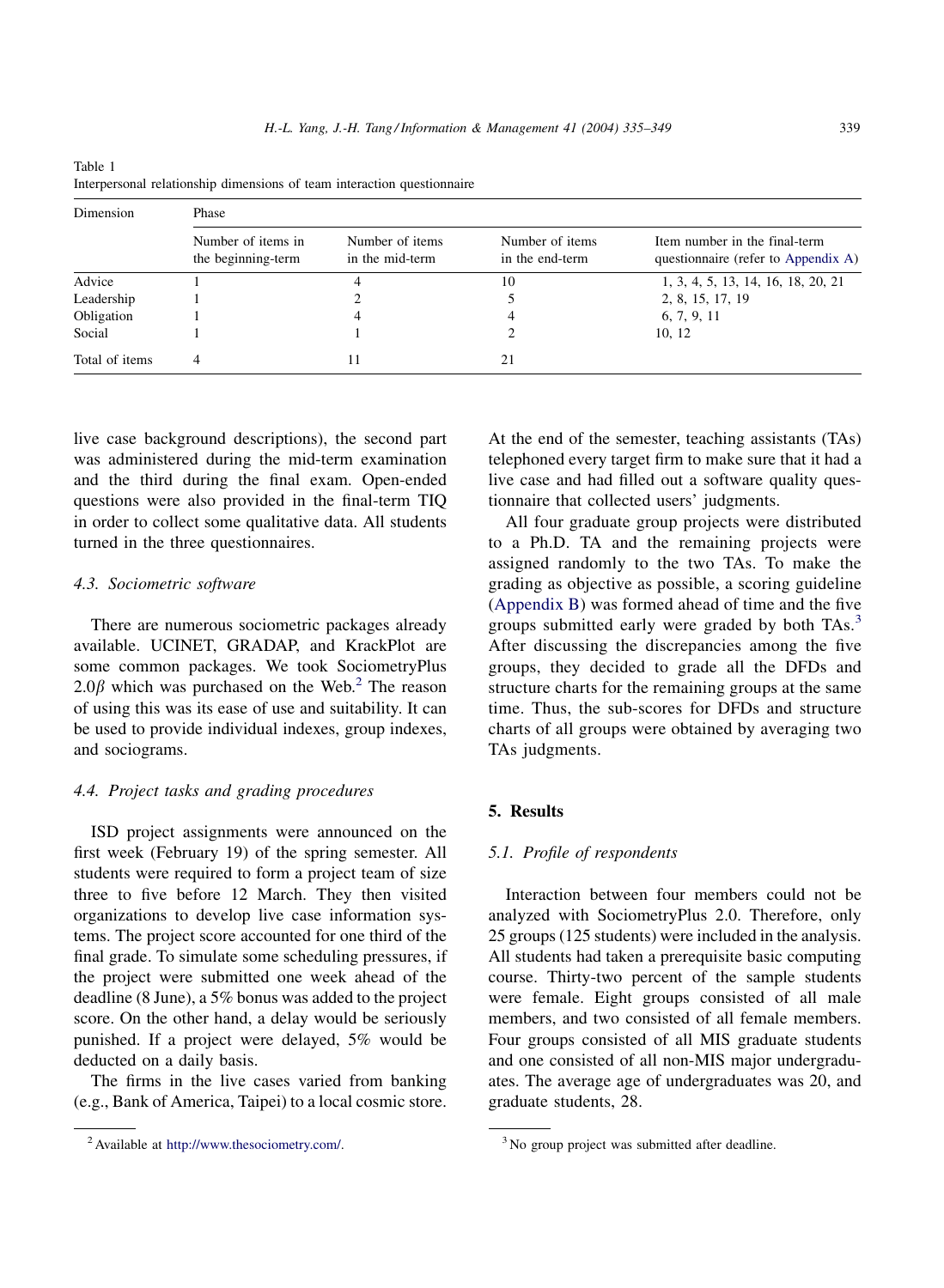

Fig. 1. The average cohesion index variation among different ISD phases.

#### 5.2. Analysis of cohesion

Cohesion index refers to the ratio of the number of existing positive relationships to the theoretically maximum number of positive relationships in a group under a certain criterion. Therefore, each group has a cohesion index at each criterion. The average cohesion indexes (across all groups and one dimension) in all three ISD phases are shown in Figs. 1 and 2.

It is quite obvious that the cohesion index fluctuated between different ISD phases. At the start-up, the cohesion of the advice network was high, but as the project progressed, much lower cohesion resulted. In the mid-term and end-term, there was no difference in cohesion of the advice networks. This can be interpreted as follows.

Each group was self-selected: probably each person sought out others with whom he or she preferred to work. Thus, during the beginning phase, most team members were satisfied with their team. However, during the execution of the ISD tasks, each team member became more acquainted with other team members. If someone could not give other members sufficient information, or could not meet deadlines or other work constraints, the index of cohesion was likely to decrease.

With leadership, the same pattern occurred. Initially, several groups had positive relationships among members, possibly because team members formed a team with a potential leader. However, as the project progressed, they might become a little disappointed with their potential leader.

With regard to obligation, there was no noticeable difference in different phases. Probably a sense of responsibility is a stable personal trait.

For the social or affective dimension, the pattern is a little different. Cohesion in the social dimension was



Fig. 2. The average conflict index variation among different ISD phases.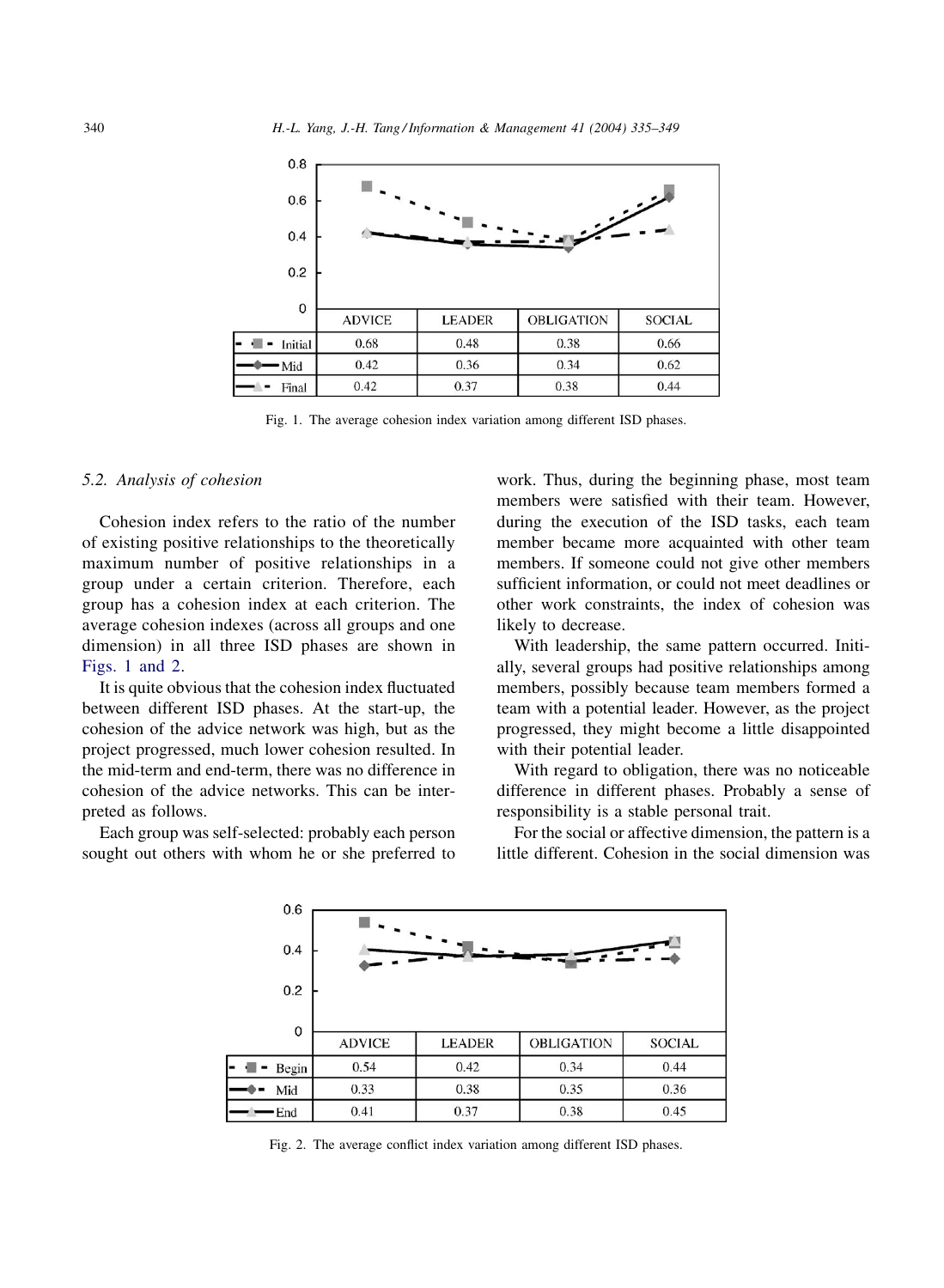almost the same in the first two phases but lower in the final one. The most reasonable explanation is that only one item (''Who is the one you would most like to express feelings to?'') of social dimension had been provided on the first two phases. And the additional item ''Who is most capable of dealing with interpersonal relationships'' in the end-term questionnaire would measure capability other than popularity. Excluding this item, it seems that social relationships were also stable in different phases.

In summary, cohesion varied under different conditions. It seems that the advice network changed the most during the different phases. No distinctive change happened with regard to obligation and social networks.

#### 5.3. Analysis of conflict

Hindrance exchange relations usually have been described in terms of such behavior as interference, threats, sabotage, and rejection as well as relations to affective responses to such behaviors, including annoyance, emotional upset, and anger [\[38\]](#page-13-0). The conflict Index measures the percentage of the number of actual negative relationships divided by the theoretically maximum number of negative relationships in a group under a given criterion. Since it is difficult to measure valid data about negative relationships, researchers measure negative exchanges such as avoidance or adversarial relationships. In our study, the ''least positive relationship'' was used to stand for the negative relationships in four dimensions of inter-teammate relationships. It seemed better to describe the resulting network as adversarial, since we did not measure the conflicts in a group directly. Therefore, the following results must be interpreted with caution.

With respect to the adversarial advice network, some variations existed in different phases. At the beginning of the project, a high conflict index occurred (on average, more than one pair in a team least liked to work with another). However, during the SA&D phase or implementation (IMP) phase, teammates probably worked closely and became acquainted better. As a result, the initial negative impressions modified a little and the conflict index decreased. At the completion of project, the adversarial advice network returned to some degree.

With regard to the adversarial leadership or obligation network, there was no noticeable difference among phases. Leadership and sense of obligation are stable personal traits, even when measured in terms of least positive relationships.

For the adversarial social network, there was little difference between the initial and final phase. However, the conflict index was slightly lower during the middle phase. During the SA&D phase, there were fewer negative social relationships, although relatively little. Probably the lower adversarial relationship during this phase was better for the project.

# 5.4. Analysis of centrality

Centrality is a key concept in social network analysis. As far back as Moreno, researchers attempted to quantify the notions of sociometric ''stars'' and ''isolates''. An actor in a network is prominent if he or she ties to others to make the actor particularly visible to the other actors in the network. Thus, at the individual level, centrality is an index of prestige or social status. If an actor is central, she or he can access resources, such as task-specific knowledge and important information about work-related issues.

To compare the ''centrality'' between groups, we need some group-level measures. Freeman gave a convenient, mathematical definition for a group-level index of centralization and it became widely used in the literature. Unfortunately, the ''relationships'' in our study were directional and no existing appropriate group-level measures were applicable. The maximum centrality of an actor in a group was adopted here. We hope that it will prove to be a useful measure of the extent to which there is a pivotal person under a certain criterion. The higher the maximum centrality index, the more the actor can influence a certain criterion or task.

Only significant Pearson product correlations are shown in [Table 2](#page-7-0). The most striking result is that centrality of item 6 (sense of responsibility), item 14 (user requirements) and item 20 (organizational goal) correlated positively with the total project performance. When there was a team member who cared strongly about the success of the project, even though he or she was not necessarily the formal leader, there was a tendency for that person to take the responsibility of fulfilling the requirements. If there was a person on the team in charge of eliciting user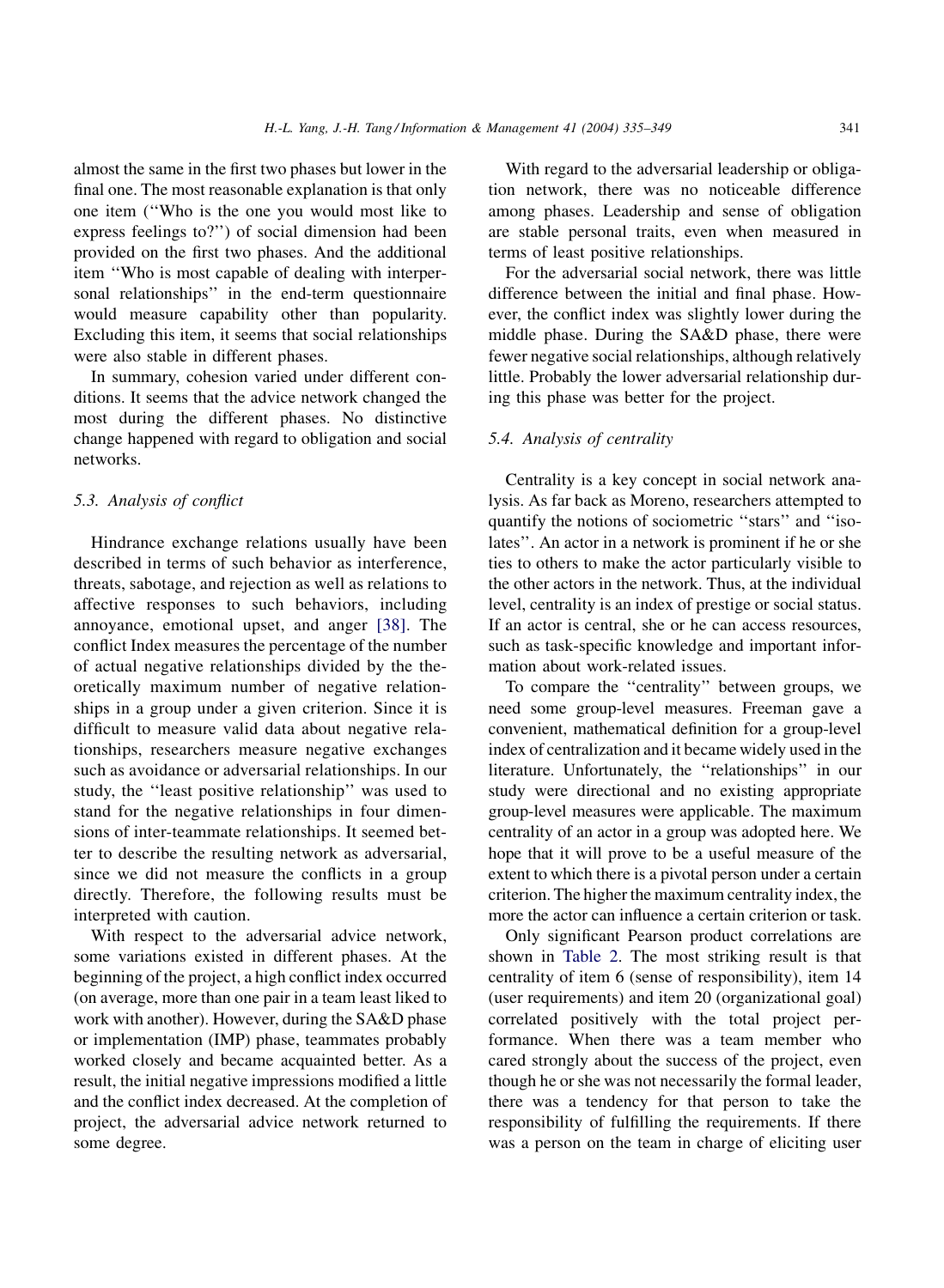|          | 12<br>$0.49*$            | I4                   | <b>I5</b> | I6                  | I7                             | <b>I10</b>          | <b>I11</b> | I12                  | I14     | <b>I20</b>           | TA        | SA                     | <b>SD</b> |
|----------|--------------------------|----------------------|-----------|---------------------|--------------------------------|---------------------|------------|----------------------|---------|----------------------|-----------|------------------------|-----------|
|          |                          |                      |           |                     |                                |                     |            |                      |         |                      |           |                        |           |
|          |                          |                      |           |                     |                                |                     |            |                      |         |                      |           |                        |           |
|          |                          |                      |           | $0.40^*$            |                                |                     |            |                      |         |                      |           |                        |           |
|          | $\overline{\phantom{m}}$ | $0.40*$              |           |                     |                                |                     |            |                      |         |                      |           |                        |           |
| $0.43*$  | $\overline{\phantom{0}}$ |                      |           |                     |                                |                     |            |                      |         |                      |           |                        |           |
|          |                          | $\qquad \qquad -$    |           |                     |                                |                     |            | $-0.51$              |         |                      |           |                        |           |
|          | $\overline{\phantom{0}}$ | $0.44$ <sup>*</sup>  |           |                     |                                |                     |            |                      |         |                      |           |                        |           |
| $0.50*$  | $\overline{\phantom{0}}$ |                      |           |                     |                                |                     |            |                      |         |                      |           |                        |           |
| $0.45^*$ | $\qquad \qquad$          |                      |           | $-$                 | $0.46*$                        | $0.44*$             |            |                      |         | $0.41^*$             |           |                        |           |
|          |                          |                      |           |                     | $\overline{\phantom{0}}$       |                     |            |                      |         |                      |           |                        |           |
|          |                          |                      |           |                     |                                |                     |            |                      | $0.48*$ | $0.52***$            | $0.90***$ |                        |           |
|          |                          |                      |           |                     |                                |                     |            |                      |         | $0.41^*$             |           |                        |           |
|          |                          |                      |           |                     |                                |                     |            |                      |         | $0.40*$              |           |                        | $0.56***$ |
|          |                          | $-0.46$ <sup>*</sup> |           | $0.41$ <sup>*</sup> | $0.41$ <sup>*</sup><br>$0.43*$ | $0.41$ <sup>*</sup> |            | $0.53***$<br>$0.49*$ |         | $0.61$ **<br>$0.45*$ | $0.53***$ | $0.92***$<br>$0.61***$ | $0.68***$ |

|  | Correlations between maximum group centrality index and project outcomes <sup>a</sup> |
|--|---------------------------------------------------------------------------------------|
|  |                                                                                       |

<sup>a</sup> TA stands for total project score; SA is the sub-score for system analysis; SD for system design; IMP for implementation.

 $P < 0.05$ .<br>\*\*  $P < 0.01$ .

requirements and acquiring necessary domain knowledge, even though the ISD projects were just course exercises (not in the field organizations), then there was a better chance of guiding the ISD life cycle to success.

As for the other relationships, three groups of significant correlations were observed: (1) items 4 (document preparation) and 18 (clear expressions in documents), (2) items 5 (programming) and 16 (efficient coding translation), and (3) items 14 (user requirements) and 20 (domain knowledge). Document preparation, coding, and system analysis are three different types of task. While investigating the raw data in the study, it was found that the central person in the document preparation or the same as the central person who could do the job best. Thus, the three groups of correlations reflect three types of tasks that could be taken by different team members.

While investigating the SA, SD, and IMP subscores, some other interesting trends were observed. If a person shows up early for the meeting, there is a tendency for the team to perform better in the IMP phase. This suggests that some tasks during the IMP phase can be better handled by pro-active teammates. Also, where there was a key person responsible for domain knowledge (item 20), there was better performance in all ISD phases. Domain knowledge seems to play a very important role in guiding ISD directions.

Item 22 offered a chance for teammates to choose team members in a possible future setting. Item 22 was correlated positively with item 1 (most preferred member for discussions), item 7 (showing up earlier), item 10 (expressing feelings) and item 20 (domain knowledge). It seems that the more a person was apt to take the initiative, to care about other's feelings, to gain better domain knowledge, and to be popular in the workplace, the more likely other team members would prefer to work with him or her.

There are two negative correlations in Table 2, item 2 (project rescheduling) with item 16 (coding translation), and item 12 (interpersonal relationship) with item 16 (coding translation). Maybe when there was a coding expert in the team (coding might occupy a high proportion of resources in students' projects), it was less important to adjust project schedules. Similarly when there was a project scheduling expert, it was less important to rely on a coding expert. By the same argument, if there was a team member who could handle interpersonal relations very well (implying that resources could be allotted easily and efficiently), it was less important to have a coding expert.

# 5.5. Relationship between cohesion index, conflict index and performance

The basic statistics of project scores are given in [Table 3](#page-8-0). The two-sided Pearson correlations were computed for cohesion index and performance. Only significant results are shown in [Table 4](#page-8-0).

<span id="page-7-0"></span>Table 2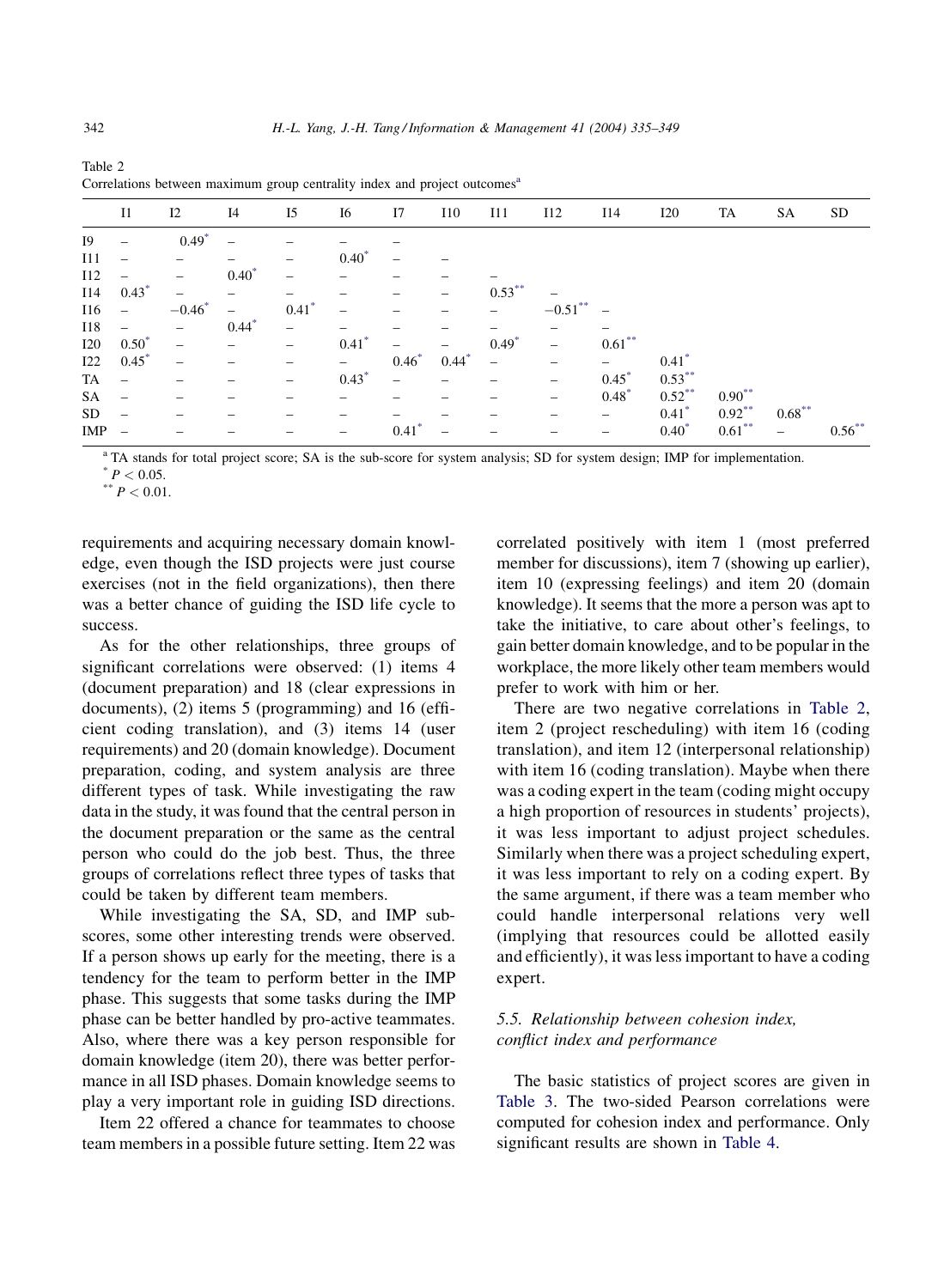<span id="page-8-0"></span>Table 3 Basic statistics of performance scores<sup>a</sup>

| Performance        | TA   | SА   | SD  | IMP |
|--------------------|------|------|-----|-----|
| Maximum            | 2625 | 1134 | 924 | 630 |
| Minimum            | 1745 | 675  | 500 | 530 |
| Mean               | 2289 | 940  | 770 | 580 |
| Standard deviation | 208  | 104  | 106 | 28  |

<sup>a</sup> TA represents total score, and SA the sub-score for system analysis, SD for system design and IMP for implementation.

The cohesion of items 1 (like to work most) and 20 (domain knowledge) was correlated positively with total project scores. While scrutinizing the sub-scores, the impact of work relations and domain knowledge relations were different. Cohesion on work relations played a critical role in every ISD phase, although IMP influence was less. The cohesion of domain knowledge seemed to exert an influence on SA scores, and partially influenced SD scores.

While items 6 (the one who cares most about the project) and 12 (interpersonal relations) were correlated positively with IMP sub-scores, it was quite surprising to find that the cohesion of item 4 (suitable for documents preparation) was correlated negatively with IMP sub-scores. A number of tasks had to be integrated during the IMP phase. Document preparation was just one such task. It was usually done by one or two persons. It seems that if the cohesion on document preparation were high, the more positive mutual pairs would exist in a team. In such a case, probably more than one person was responsible for the documentation task, and thus more coordination and time was needed to keep the whole document consistent and reliable. However, it was just a term

Table 4 Correlations between cohesion index and performance outcomes<sup>a</sup>

| TA       | SА        | SD      | IMP       |
|----------|-----------|---------|-----------|
| $0.50*$  | $0.48*$   | $0.44*$ | 0.28      |
| $-0.11$  | $-0.23$   | 0.13    | $-0.45$ * |
| 0.27     | 0.18      | 0.23    | $0.41*$   |
| 0.29     | 0.18      | 0.28    | $0.48*$   |
| $0.42^*$ | $0.52***$ | 0.31    | 0.06      |
|          |           |         |           |

<sup>a</sup> TA represents total score, and SA the sub-score for system analysis, SD for system design and IMP for implementation.<br>  $* P < 0.05$ .<br>  $* * P < 0.01$ .

project and students often made their greatest effort very close to the deadline. Therefore, most teams did not have enough time to coordinate and refine their final documents.

Interestingly, the only significant correlation between conflict index and performance was the pairing of item 9 (who is more likely to take unwanted jobs) and IMP sub-score, which had a correlation of  $-0.51$  and  $P < 0.01<sup>4</sup>$ . The negative relationship between IMP performance and conflict index in item 9 implies that the greater the number of mutual negative pairings regarding taking the unwanted jobs (denial of responsibilities), the poorer the quality of the IMP of projects would be. Actually, all scores were related negatively to item 9 on conflict index, but the only significant sub-score was IMP, implying the relative impact is different on all phases. We do not suggest that conflict resolution and management is unimportant, but assert that the effect of utilization of all human resources in a small project is limited.

#### 5.6. Sociogram analysis

Here we present an analysis of the best performing team and the poorest performing team. The choice of best and poorest is based on their final project scores. Certainly, there are many variables affecting team performance. However, we did not intend to cover all factors, but just emphasized the ''internal structure'' of teams and assumed that it could provide some information explaining the final outcomes.

Demographics of these two teams were equivalent: all team members were sophomores with an MIS major and had similar abilities and computing experience. However, as shown in [Fig. 3](#page-9-0), there was a noticeable structural difference between the poorest and best performing team. Note that the dashed lines represent adversarial relationships between actors and the solid lines represent positive ones. Each node with a capital letter stands for an actor on a team. Generally speaking, the best performing team exhibited a better team structure. In particular, there were two positive pairs, {I and L} and {U and E}. The more positive pairs that existed in a group, the more cohesive was the team.

<sup>4</sup> Since only one coefficient was significant, the table ''correlations between conflict index and performance outcomes'' was omitted.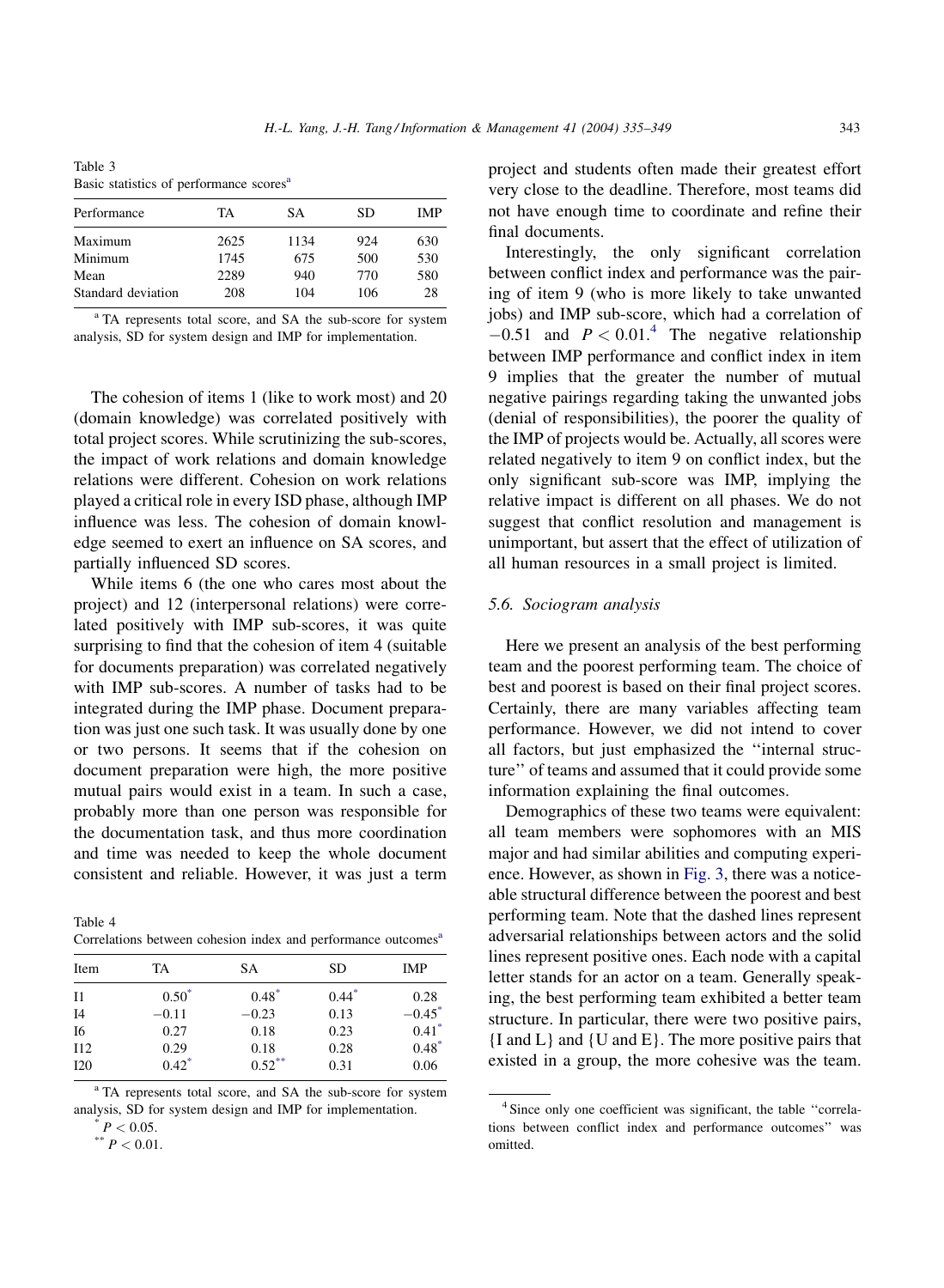<span id="page-9-0"></span>

Fig. 3. General sociogram of a low performance team (left) vs. a high performance team (right).

However, no positive pair existed in the poorest performing team. With respect to adversarial relationships, there was not much difference between the two teams. But, in the poorest team, actors C and U were almost ''isolated''. This relationship implied that C and U were not popular in their team and could be the most difficult people to work with, talk to, or relate to in tasks. In a follow-up review with the team leader, it was learned that C and U took less of a role in the project during the last phase. However, in the best team, actor E also had many negative relations, but the adversarial ones were more diverse. This implied that general negative relations of the best team could be alleviated, resulting in everyone having some function. On the whole, the high-performing team was more cohesive and had less conflict.

Note that a triangle formed between H, O and A in the low-performing team. In a digraph like this, the relationships were not balanced. For example, if A liked to work with O, and O liked to work with H, the balanced situation should be that A liked to work with H. Such a balance was found in early sociometric studies, and Heider [\[6,18\]](#page-12-0) proposed that every person has a tendency toward balance. He explained ''the tendency toward balance is a tendency of the parts of the cognitive field not to quarrel with each other, to be accommodating, and to make up a harmonious family. Parts that are connected in some way should fit each other, should be concordant, and so it is very plausible that parts that are connected as cause and effect will also be seen as fitting each other''.

If there is an imbalanced situation in an advice network, it is not easy to reach a consensus in a task. For example, if A regards B as the most suitable person for a certain task, B considers C as better, and C thinks A better, then it is easy for them to deny their own responsibilities since they think other team member(s) should take charge.

The follow-up interview with the leader of the poorest performing team leader revealed the meaning of Fig. 3. According to the leader, during the first phase, U took the database design job. Since U did poorly on his mid-term exam, U shrugged off much of his responsibilities and A assumed these duties later. Then, Aworked as a coordinator between the team and the target organization, whose CEO was actually A's relative. During the last phase, O, the nominal leader in this team, did the programming and much remaining work. Therefore, the triangle in Fig. 3 expresses the time lag between ''main project tasks'' and reflects diffusion of responsibilities to a certain extent. H completed almost all the paper work on his own and C contributed the least, since he lived far from the other members (who were in the same dorm room). Although most members of this team responded to an open question that they encountered no big obstacles and they rated their performance in this project not bad (average 80 on a 100 scale), the coordination problem was clearly reflected in their sociogram.

Since the domain knowledge (item 20) was found to be a dominant factor contributing to the final outcomes (no matter whether the measurement was centrality or cohesiveness), it seemed insightful to investigate the sociograms of this item in [Fig. 4.](#page-10-0) Again, the best performing team exhibited a central actor I. However, the poorest had no key person on this issue. The H–O– A triangle pattern also appeared in this diagram, but there was some difference, since there was a positive pair between A and U. The structure of this low performing team in this partial sociogram was more balanced than that in the overall sociogram. Also, for the adversarial relationships there was not much difference. But, the high performing team seemed better,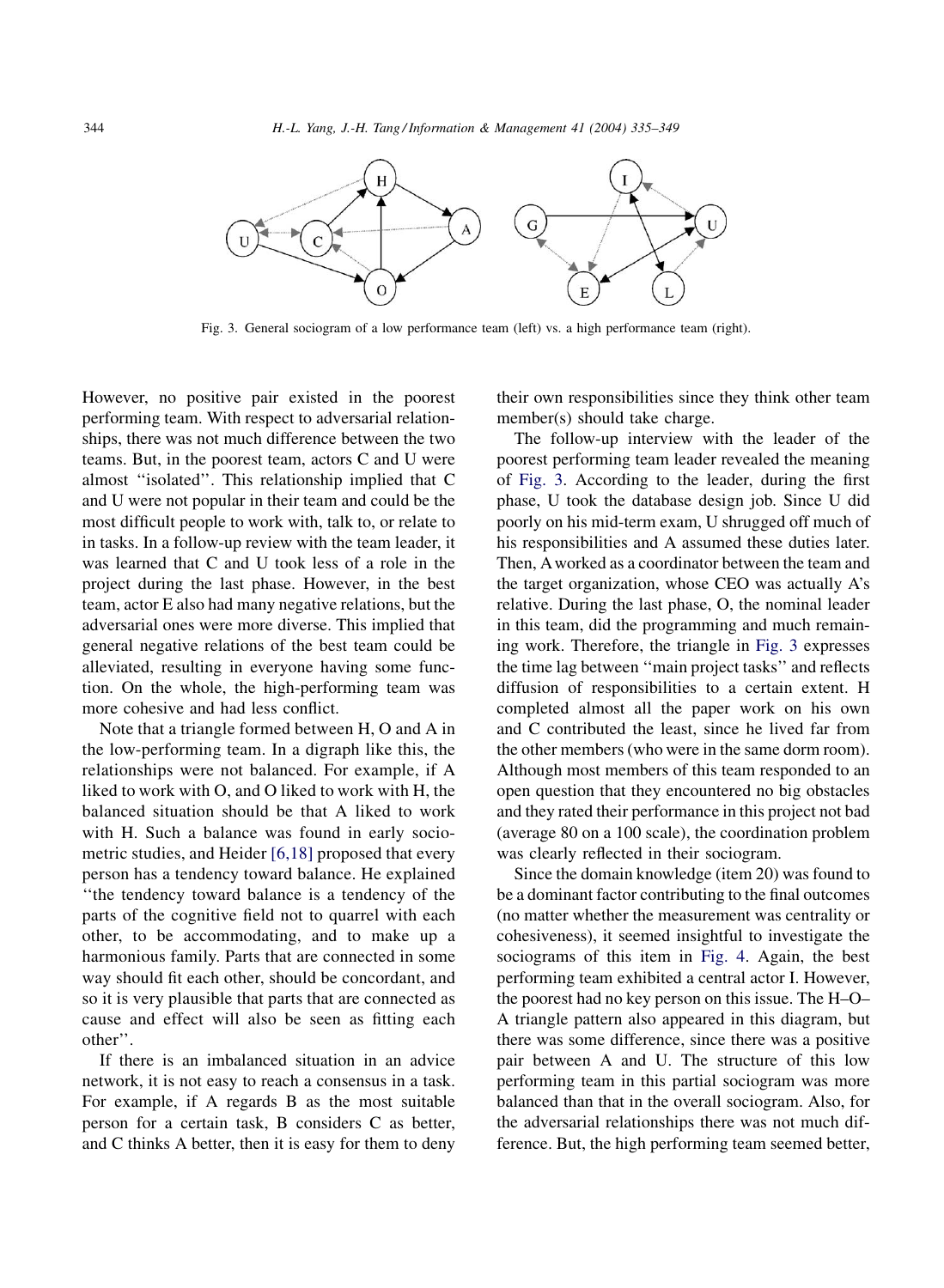<span id="page-10-0"></span>

Fig. 4. Partial sociogram (on item 20) of a low performance team (left) vs. a high performance team (right).

since the teammates with the least domain knowledge were U and E. In the low performing team, even the potential key person A was challenged by his team members. Follow-up interviews with O help us understand that O relied on A for some domain knowledge since O believed A to be a domain expert (his relative was in charge of the target organization). On the other hand, A considered U as more knowledgeable on domain issues, because A could not design databases without appropriate industry knowledge. Since O did all the programming, U thought A should understand the business rules and operations (otherwise he could not handle this job properly). The partial sociogram in Fig. 4 did demonstrate some relationships that are difficult to find by other methods.

## 6. Discussions and conclusion

Few studies attempt to understand the structural variations among different ISD phases. Our study demonstrates that structural properties of work group fluctuate in different phases. Cohesion in an advice network and social network fluctuates more; however, cohesion in a leadership and obligation network was stable in different phases. Likewise, conflict in an advice network and social network changed more drastically among different phases, but conflict in a leadership and obligation network was more stable. This implies that leadership and a sense of obligation should be stable personality traits, but cohesion and conflict on an advice and social network fluctuate more during different ISD phases.

As for the relationship between teamwork and software development performance, cohesion and centrality seem to be better predictors; conflict indexes were not related to final performance. However, the impact of cohesion and centrality on performance varied under different conditions. The striking finding was that the centrality of domain knowledge was a dominant factor contributing to ISD performance. Therefore, it seems that a key person with rich domain knowledge might be a prerequisite for guiding the smooth progress of ISD.

Our finding is not consistent with previous results [\[44\]](#page-13-0). Shaw concluded that central positions in groups are related positively to individual performances; however, centralization at the group level was positively related to group performance only for simple tasks. System analysis in our study is certainly not a simple task. Shaw also predicted that no correlation exists between centralization and group performance on complex tasks. No proper index for centralization was given in our study since all the relations were directional. The maximum centrality index was adopted as the group index, which just reflects whether there is a central person in a given condition. Also if there is a central person with rich domain knowledge, the tasks related to domain knowledge might become simple. Actually, tasks should be analyzed in all ISD phases in order to understand all the required knowledge and tasks.

Though our analysis on sociograms was preliminary, the difference between best performing and poorest performing teams was structurally obvious.

### 6.1. Contributions

The contributions of this study are: (1) It reminds the IS community of a social research method to tackle the ''group processes'' factor. (2) Some important factors were found to be related to ISD team performance; a further systematic investigation of these factors might contribute to the work design for ISD teams. (3) Sociograms might be used as a managerial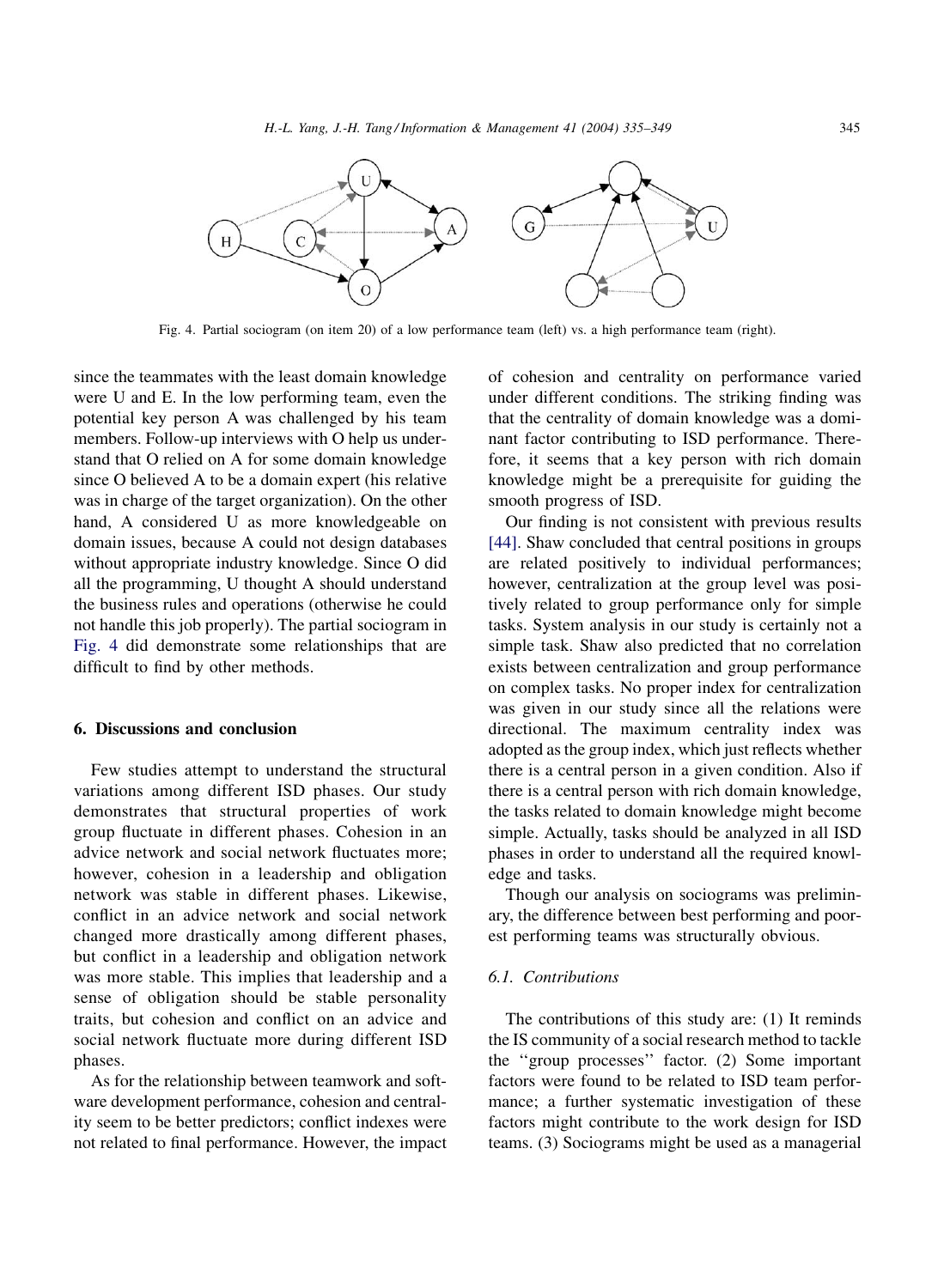<span id="page-11-0"></span>tool and enriching our understanding of ISD processes.

# 6.2. Limitations

There are several limitations in this study.

Firstly, the sample was university students. Therefore, the results should be cautiously generalized to actual work environments since some organizational variables, for example, authority and incentives are different from those in universities.

Secondly, the number of groups was not large; therefore, generalizations of results are uncertain.

Thirdly, there are no appropriate measurement performance tools for ISD, and the course instructor subjectively assigns the weight for each sub-score. The validity of ISD performance measurement was not addressed carefully here.

Although social network analysis is regarded as a powerful tool for diagnosis, analysis and study of group dynamics in many fields, it has not received much attention in the IS domain. It is hoped that our research will serve as a building block for IS team building.

#### Acknowledgements

The authors would express appreciation to Chief Editor Professor Sibley and the anonymous reviewers for their helpful suggestions. In addition, the authors also thank Kuan-Long Lai for his effort and assistance in this study.

#### Appendix A. TIQ (end-term edition)

- 1. During software development, who is the teammate that you most like to discuss matters with using the phone or e-mail?
- 2. If project is behind schedule, who is the most capable person in your team to re-adjust human resources?
- 3. While conducting system analysis and encountering some difficulties in industrial domain knowledge, who is the person most able to deal with this problem?
- 4. If paper work is needed, who is the most suitable for this task?
- 5. If a new programming language is needed for this project, who is most capable of learning it?
- 6. According to your judgment, who in your team cares the most about project's outcome?
- 7. Who is the earliest to show up for a project meeting?
- 8. When conflict arises, who is the most capable of resolving it?
- 9. If there is something that no one is willing to do or take responsibility for, who is the most likely to take up?
- 10. When you encounter obstacles in your project and feel depressed, who is the one you would most like to express your feelings to?
- 11. Up to now, who is the one who has devoted the most effort and time to your project?
- 12. Who is the most capable of dealing with interpersonal relationships?
- 13. Who can pose the most appropriate questions in order to get needed information?
- 14. If a user's requirements are unclear, who will ask the user to make clarifications?
- 15. Who is most committed to an action or belief, even though the action or belief is unpopular?
- 16. Who is most capable of transforming system specifications into efficient and effective programming?
- 17. During group meetings, who can express his opinion most clearly and most understandably to others?
- 18. In writing system documents, who can express his/her (written) opinion in a way that is easily understood by readers?
- 19. Who is the most persuasive person in your group?
- 20. In regard to the target corporation or organization unit in your project, who best understands the organizational goals and operations?
- 21. Who is most capable of transforming user requirements into system specification?
- 22. If you have a chance to form a new group, who is the one in this current group that you would most like to choose?

Note 1. The TIQ mid-term form consists of questions identical to questions 1–11; beginning-term consists of four questions similar to items 1, 2, 9 and 10, which ask about advice, leadership, obligation, and social relationship, respectively.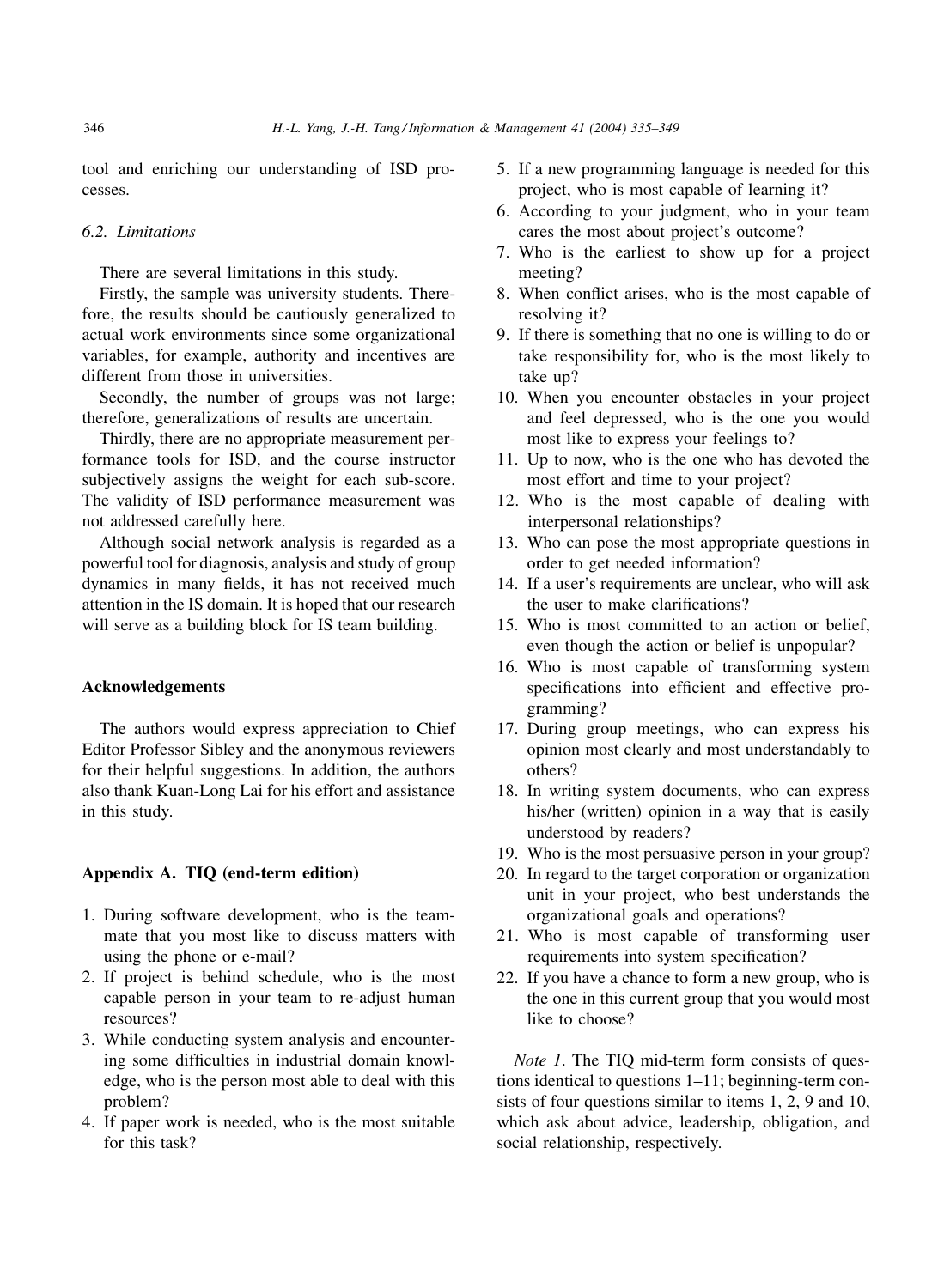## <span id="page-12-0"></span>Appendix B. ISD project grading schema

The grading schema was devised to measure the learning effectiveness for SA&D course project and the weight for each ISD deliverables was described below:

| Item        | ISD task                                                   | Sub-score | Percentage     | Phase<br>in SDLC |
|-------------|------------------------------------------------------------|-----------|----------------|------------------|
| 1           | Corporate introduction                                     | 150       | 5              | <b>SA</b>        |
| 2           | Making the business case                                   | 400       | 13             | <b>SA</b>        |
|             | System service request                                     | 60        | $\overline{c}$ | <b>SA</b>        |
|             | Baseline project plan report                               | 100       | 3              | <b>SA</b>        |
|             | Statement of project scope                                 | 60        | 2              | <b>SA</b>        |
|             | Gantt Chart and PERT                                       | 120       | 4              | <b>SA</b>        |
|             | Walkthrough review form and walkthrough<br>action list     | 60        | 2              | <b>SA</b>        |
| 3           | System analysis                                            | 700       | 23             | <b>SA</b>        |
|             | Interview documents                                        | 100       | 3              | <b>SA</b>        |
|             | Context diagram                                            | 50        | 2              | <b>SA</b>        |
|             | DFD of new logical system with CASE tools                  | 350       | 12             | <b>SA</b>        |
|             | Data repository and structured English                     | 200       | 7              | <b>SA</b>        |
| 4           | System design                                              | 90        | 3              | <b>SD</b>        |
| 5           | Form and report design                                     | 150       | 5              | <b>SD</b>        |
| 6           | Dialogue and interface design                              | 150       | 5              | <b>SD</b>        |
| 7           | Software design (structure chart and pseudocode)           | 400       | 13             | <b>SD</b>        |
| 8           | Consistency between DFD and structure chart                | 150       | 5              | <b>SD</b>        |
| 9           | Consistency between structure chart and<br>program listing | 150       | 5              | <b>SD</b>        |
| 10          | User manual                                                | 100       | 3              | <b>IMP</b>       |
| 11          | Program (executable)                                       | 100       | 3              | <b>IMP</b>       |
| 12          | Diskette or CD (with all documents)                        | 100       | 3              | <b>IMP</b>       |
| 13          | User questionnaire                                         | 60        | $\overline{2}$ | <b>IMP</b>       |
| 14          | Software quality questionnaire (by TA)                     | 250       | 8              | <b>IMP</b>       |
| 15          | Documents in general                                       | 50        | 2              | <b>IMP</b>       |
| Total score |                                                            | 3000      | 100            |                  |

## References

- [1] T.T. Balwin, M.D. Bedell, J.L. Johnson, The social fabric of a team-based M.B.A. program: network effects on student satisfaction and performance, Academy of Management Journal 40 (6), 1997, pp. 1369–1397.
- [2] M. Beaudouin-Lafon, Collaborative development of software, in: Proceedings of the IFIP WG8.4, 1990.
- [3] R.J. Boland, The process and product of system design, Management Science 24 (9), 1978, pp. 887–898.
- [4] I. Borovits, S. Ellis, O. Yeheskel, Group processes and the development of information systems, Information and Management 19, 1990, pp. 65–72.
- [5] G. Buzaglo, S.A. Wheelan, Facilitating work team effectiveness, Small Group Research 30 (1), 1999, pp. 108–129.
- [6] D. Cartwright, F. Harary, Structural balance: a generalization of Heider's theory, Psychological Review 63, 1956, pp. 277– 293.
- [7] H.E. Chandler, The complexity of online groups: a case study of asynchronous distributed collaboration, ACM Journal of Computer Documentation 25 (1), 2001, pp. 17–24.
- [8] B. Curtis, H. Krasner, N. Iscoe, A field study of the software design process for large system, Communications of the ACM 31 (11), 1988, pp. 1268–1287.
- [9] P. Darke, G. Shanks, User viewpoint modeling: understanding and representing user viewpoints during requirement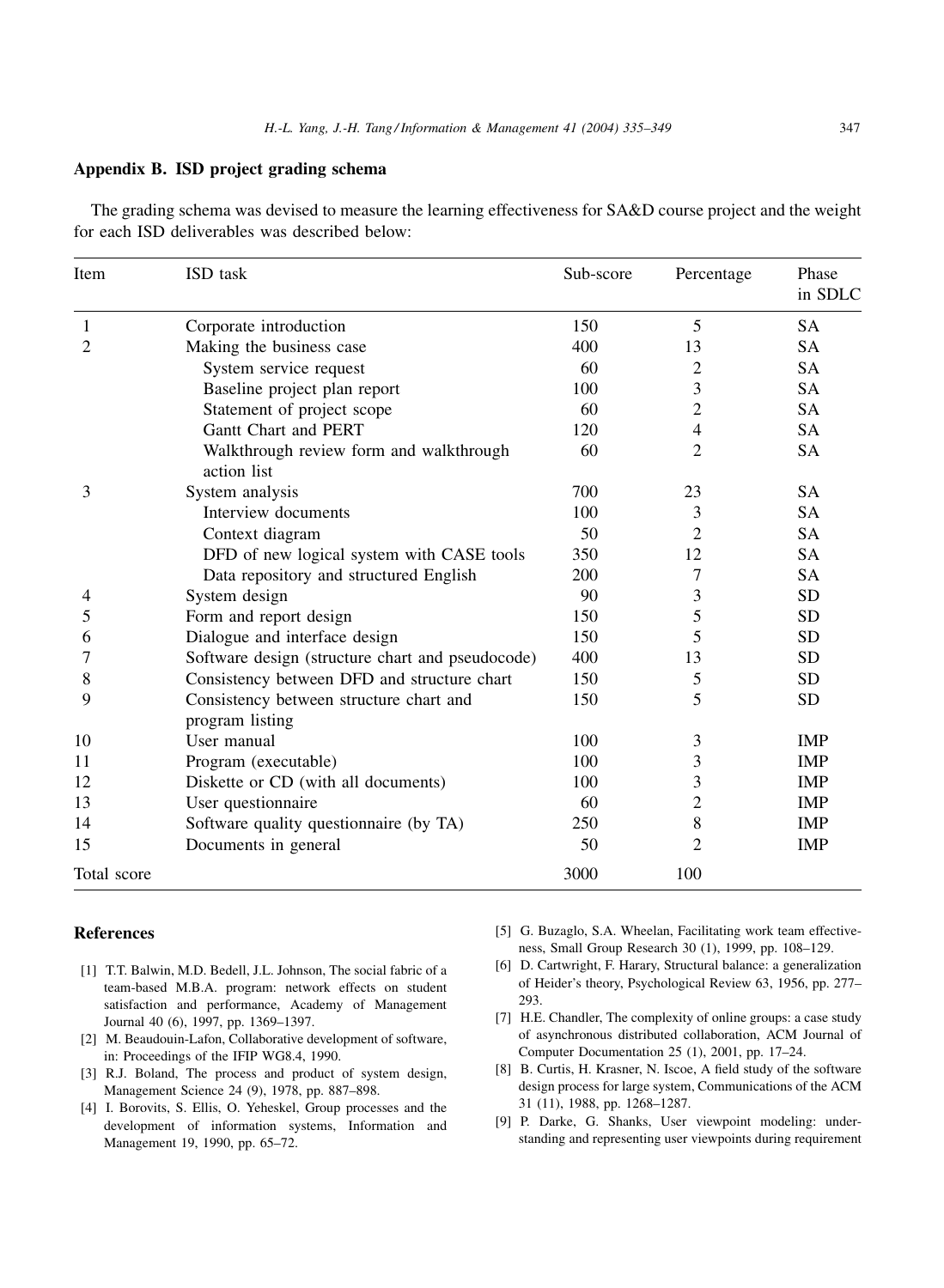definition, Information Systems Journal 7, 1997, pp. 213– 239.

- [10] M. de Wegner, C.A. Vissers, Issues in design methodologies for distributed information systems, in: Proceedings of the IFIP WG8.1, 1994.
- [11] D.J. Devine et al., Teams in organizations, Small Group Research 30 (6), 1999, pp. 678–711.
- [12] S. Faraj, L. Sproull, Coordinating expertise in software development teams, Management Science 46 (12), 2000, pp. 1554–1568.
- [13] F.E. Fiedler, A contingency model of leadership effectiveness, in: L. Berkowitz (Ed.), Advances in Experimental Social Psychology, Academic Press, New York, 1964, pp. 149–190.
- [14] D. Forsyth, Group Dynamics, Wadsworth, CA, 1999.
- [15] L.C. Freeman, Centrality in social networks: conceptual clarification, Social Networks 1, 1979, pp. 215–239.
- [16] D.L. Gladstein, Groups in context: a model of task group effectiveness, Administrative Science Quarterly 29, 1984, pp. 499–517.
- [17] U. Hahn, M. Jarke, T. Rose, Group work in software projects, in: Proceedings of the IFIP WG8.4, 1990.
- [18] F. Heider, On balance and attribution, in: P.W. Holland, S. Leinhardt (Eds.), Perspectives on Social Network Research, Academic Press, New York, 1979, pp. 11–23.
- [19] R.Y. Hirokawa, D. DeGooyer, K. Valde, Using narratives to study task group effectiveness, Small Group Research 31 (5), 2000, pp. 573–591.
- [20] J.A. Hoffer, J.F. George, J.S. Valacich, Modern Systems Analysis and Design, 2nd ed., Addison-Wesley, Reading, MA, 1999.
- [21] H. Ibarra, S.B. Andrews, Power, social influence, and sense making: effects of network centrality and proximity on employee perceptions, Administrative Science Quarterly 38, 1993, pp. 277–303.
- [22] B.D. Janz, Self-directed teams in IS: correlates for improved systems development work outcomes, Information and Management 35 (3), 1999, pp. 171–192.
- [23] M.C. Jones, A.W. Harrison, IS project team performance: an empirical assessment, Information and Management 31 (2), 1996, pp. 57–65.
- [24] T.J.B. Kline, Predicting team performance: testing a model in a field setting, Journal for Specialists in Group Work 26 (2), 2001, pp. 185–197.
- [25] R.E. Krant, L.N. Streeter, Coordination in software development, Communications of the ACM 38 (3), 1995, pp. 69–81.
- [26] K. Kurbel, W. Pietsch, A cooperative work environment for evolutionary software development, in: Proceedings of the IFIP WG8.4, 1990.
- [27] G. Labianca, D.J. Brass, B. Gray, Social networks and perceptions of intergroup conflict: the role of negative relationships and third parties, Academy of Management Journal 41 (1), 1998, pp. 55–67.
- [28] C.W. Langfred, M.T. Shanley, Small group research: autonomous teams and progress on issues of context and levels of analysis, in: R.T. Golembiewski (Ed.), Handbook of Organizational Behavior, Marcel Dekker, New York, 2001.
- [29] R.H. Lucius, K.W. Kunert, Using sociometry to predict team performance in the work place, Journal of Psychology 131 (1), 1997, pp. 21–32.
- [30] K.L. Mills, Introduction to the electronic symposium on computer-supported cooperative work, ACM Computing Survey 31 (2), 1999, pp. 105–115.
- [31] J.L. Moreno, Who Shall Survive, Beacon House, New York, 1953.
- [32] J.S. Mouton, R.R. Blake, B. Fruchter, The reliability of sociometric measures, in: The Sociometry Reader, Free Press, Illinois, 1960.
- [33] J.S. Mouton, R.R. Blake, B. Fruchter, The validity of sociometric responses, in: J.L. Moreno (Ed.), The Sociometry Reader, Free Press, Illinois, 1960.
- [34] J. Nandhakumar, M. Jones, Designing in the dark: the changing user–developer relationship in information systems development, in: Proceedings of the International Conference on Information Systems, Atlanta, 1997.
- [35] M. Newman, D. Robey, A social processes model of user–analyst relationships, MIS Quarterly 16 (2), 1992, pp. 249–266.
- [36] S. Nidumolu, The effect of coordination and uncertainty on software project performance: residual performance risk as an intervening variable, Information Systems Research 6 (3), 1995, pp. 191–219.
- [37] G.D. Nord, J.H. Nord, Information systems project development: knowledge and domain requirements for the systems analyst, Industrial Management and Data Systems 97 (1), 1997, pp. 17–24.
- [38] M.D. Pagel, W.W. Erdly, J. Becker, Social network: we get by with (and in spite of) a little help form our friends, Journal of Personality and Social Psychology 53, 1987, pp. 794–804.
- [39] C.R. Paris, E. Salas, J.A. Cannon-Bowers, Teamwork in multi-person systems: a review and analysis, Ergonomics 43 (8), 2000, pp. 1052–1075.
- [40] R.H. Rasch, H.L. Tosi, Factors affecting software developers' performance: an integrated approach, MIS Quarterly 16 (3), 1992, pp. 395–413.
- [41] D. Robey, M. Newman, Sequential patterns in information systems development: an application of a social process model, ACM Transactions on Information Systems 14 (1), 1996, pp. 30–63.
- [42] S. Sawyer, P.J. Guinan, Software development processes and performance, IBM Systems Journal 37 (4), 1998, pp. 552–568.
- [43] J. Scott, Social Network Analysis: A Handbook, Sage, Beverly Hills, CA, 2000.
- [44] M.E. Shaw, in: L. Berkowitz (Ed.), Communication Networks, 1964.
- [45] R.T. Sparrowe, R.C. Liden, M.L. Kraimer, Social networks and the performance of individuals and groups, Academy of Management Journal 44 (2), 2001, pp. 316–325.
- [46] S.G. Straus, Testing a typology of tasks, Small Group Research 30 (2), 1999, pp. 166–187.
- [47] D.B. Walz, J.J. Elam, B. Curtis, Inside a software design team: knowledge acquisition, sharing, and integration, Communications of the ACM 36 (10), 1993, pp. 63–77.

<span id="page-13-0"></span>